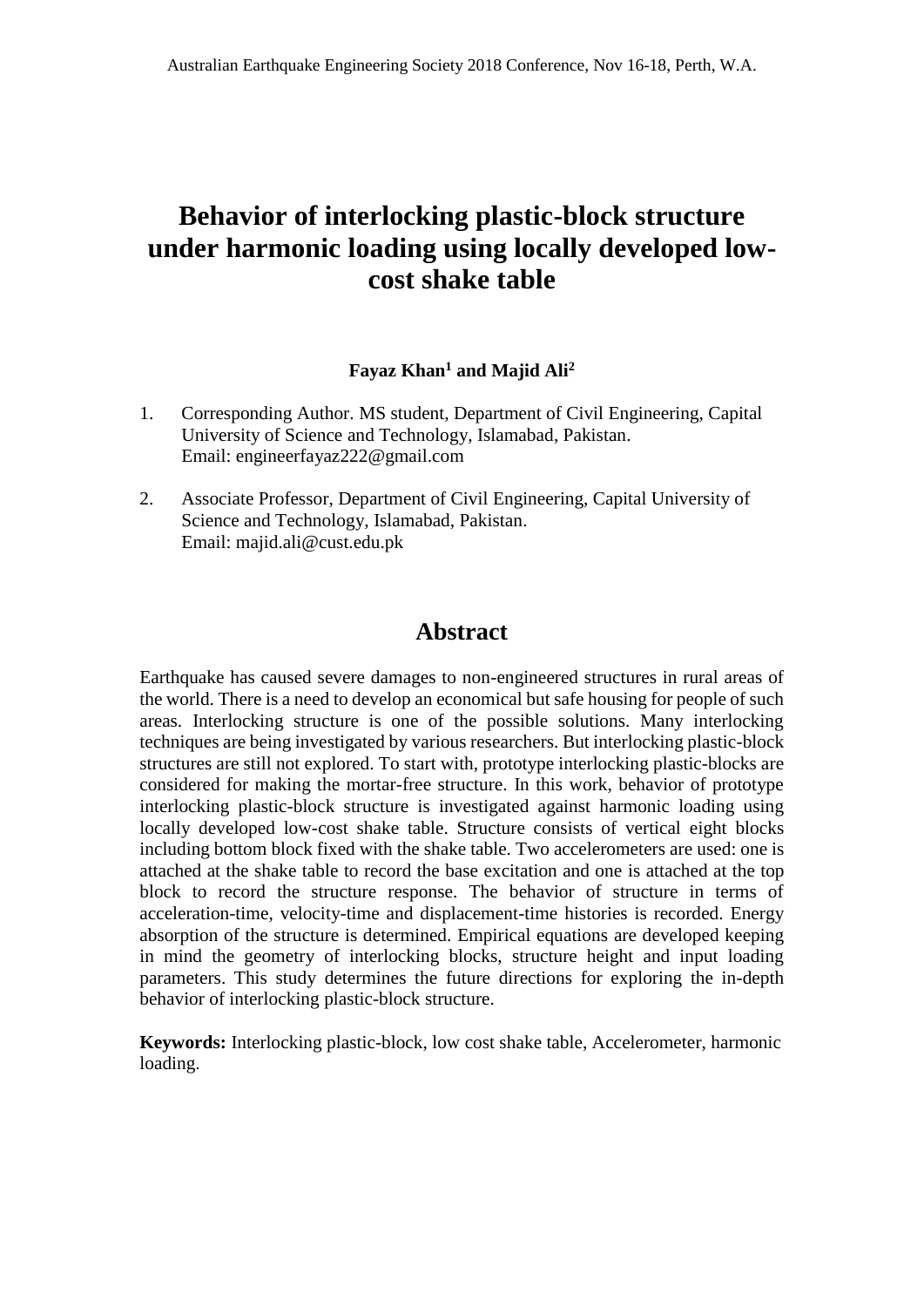#### **1. INTRODUCTION:**

An earthquake is a natural disaster which produces strong ground motion. Primary effects of earthquake cause severe damages, such as collapse of buildings, roads and bridges, which may kill many people. Earthquake badly affects masonry structures. Durring the Kashmir earthquake of 2005, more than 450,000 buildings were partially or fully damaged (Naseer et al. 2010). Ground acceleration is transferred from ground to structure foundation which causes shearing of masonry walls due to inertia. Recently, earthquake in 2018 in Indonesia (Lombok earthquake) damages more than 1000 houses. An effort is required to reduce loses during future earthquake. In seismically active regions, the economical earthquake-resistant housing is desirable particularly for developing counties. During strong ground motions, these regions often suffer a significant loss of life because of lack of such houses. To enable an efficient and cost-effective solution, new construction techniques were investigated by various researchers in last decade (Elvin and Uzoegbo 2011 and Ali at al. 2012). Structures consisted of mortar-free interlocking blocks. Mortar-free blocks used in structure played an important role during strong ground motion. These blocks dissipated more energy during seismic event, because of the relative movement at the block interfaces. (Ali 2013). However, the mass of coconut fibre reinforced concrete blocks is still a point of concern. Lighter the mass of structure, lower the inertia force generated. There is need to reduce mass of block in order to reduce inertia forces. For this, light weight interlocking plastic- block is one solution. An electro hydraulic shake table having six degree of freedom is essential in order to generate real earthquake data. But such a table is very expensive. However, dynamic behavior of structures can also be studied using unidirectional shake table. Darshita and Anoop (2012) conducted study on development of low cost shake table.

During seismic event, interlocking structure can dissipate energy, because of relative movement of block interfaces. Lighter the mass of structure, lower the inertia force generated during the seismic event (Ali et al. 2013). Interlocking plastic-block structure would be light in weight, generating less mass. To the best of author knowledge, no study has been conducting to investigate the behaviour of interlocking plastic-block structure under harmonic loading using locally developed low-cost shake table. The main purpose is to explore the potential of plastic-block in housing. To start with, smallscale interlocking column is considered. For real application, full-scale plastic blocks would be needed along with some mechanism for wall connections with foundation and diaphragm. However, this would be tackled if favourable results are obtained from small-scale testing. Interlocking plastic-block structure is a new kind of structure. Waste plastic can be recycled for useful interlocking plastic-blocks. Also, fire-resistant paints may be needed which is outside the scope of current work. In this study, energy absorption of interlocking plastic-block column is experimentally investigated. Empirical equations are also being developed from the obtained results.

# **2. EXPERIMENTAL PROCEDURES:**

#### **2.1 Prototype interlocking plastic-blocks:**

The proposed interlocking plastic-blocks for construction and its prototype for current study are shown in Figure 1. The proposed block for real construction has base dimensions of 150 mm x 150 mm with a total height of 140 mm including 30 mm interlocking key height (Figure 1a). The prototype has base dimensions of 62 mm x 62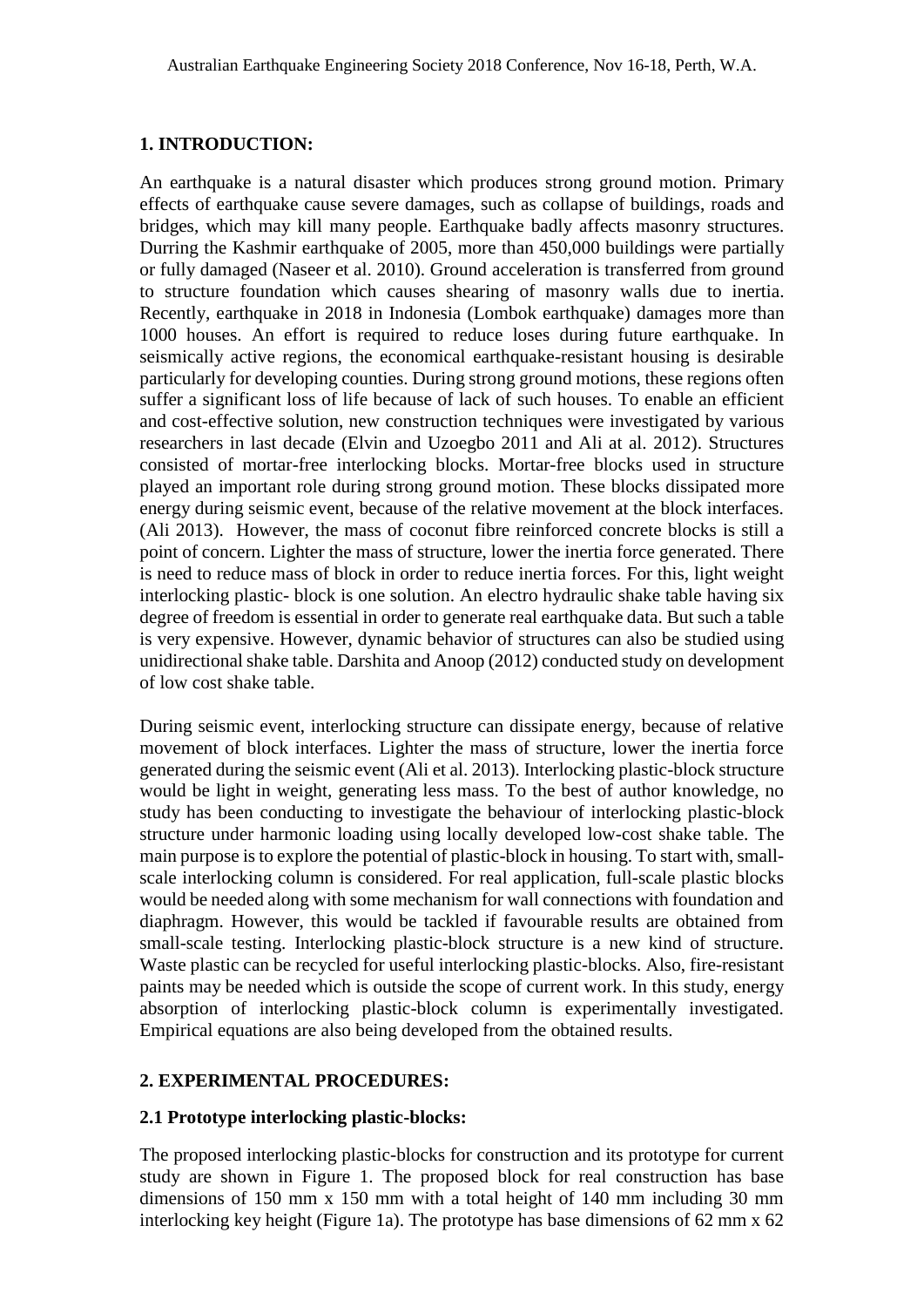mm with a total height of 53 mm including 12 mm interlocking key height (Figure 1b). It has a mass of around 25 g.



Figure 1: Interlocking plastic-blocks, a. proposed for construction, and b. prototype for current study

#### **2.2 Locally developed low-cost shake table:**

Locally developed low-cost shake table is shown in Figure 2. Simple 1D shake table is prepared by using local human resource and materials. The size of shake table is 600 mm x 450 mm. Shake table can be operated using an electric motor of 1 horse power having variable gear which can control the frequency of applied loading.



Figure 2: Locally developed low-cost shake table

#### **2.3 Mortar-free interlocking structure on shake table and its instrumentation:**

Mortar-free prototype structure consists of eight interlocking plastic-blocks (n=8), making a total height (H) of 340 mm. It is a single block width column having the base area (a) of 62 mm x 62 mm. Uplift up to key height (h) of 12 mm can be availed, otherwise the column collapse is expected. Fixed base is provided. No mass is provided at the column top. However, the total mass of structure (M) is 0.25 Kg. The instrumentation of structure placed on shake table is shown in Figure 3. Schematic diagram is shown in Figure 3a and test set up is shown in Figure 3b. Two accelerometers are used: one at shake table to record ground motion and other at column top to record the structure response. Accelerometers are connected to computer system and data from accelerometers to computer is transferred using two types of software such as arduino and visual studio. Column response in terms of acceleration-time is recorded and velocity-time and displacement-time histories are obtained using software seismosignal.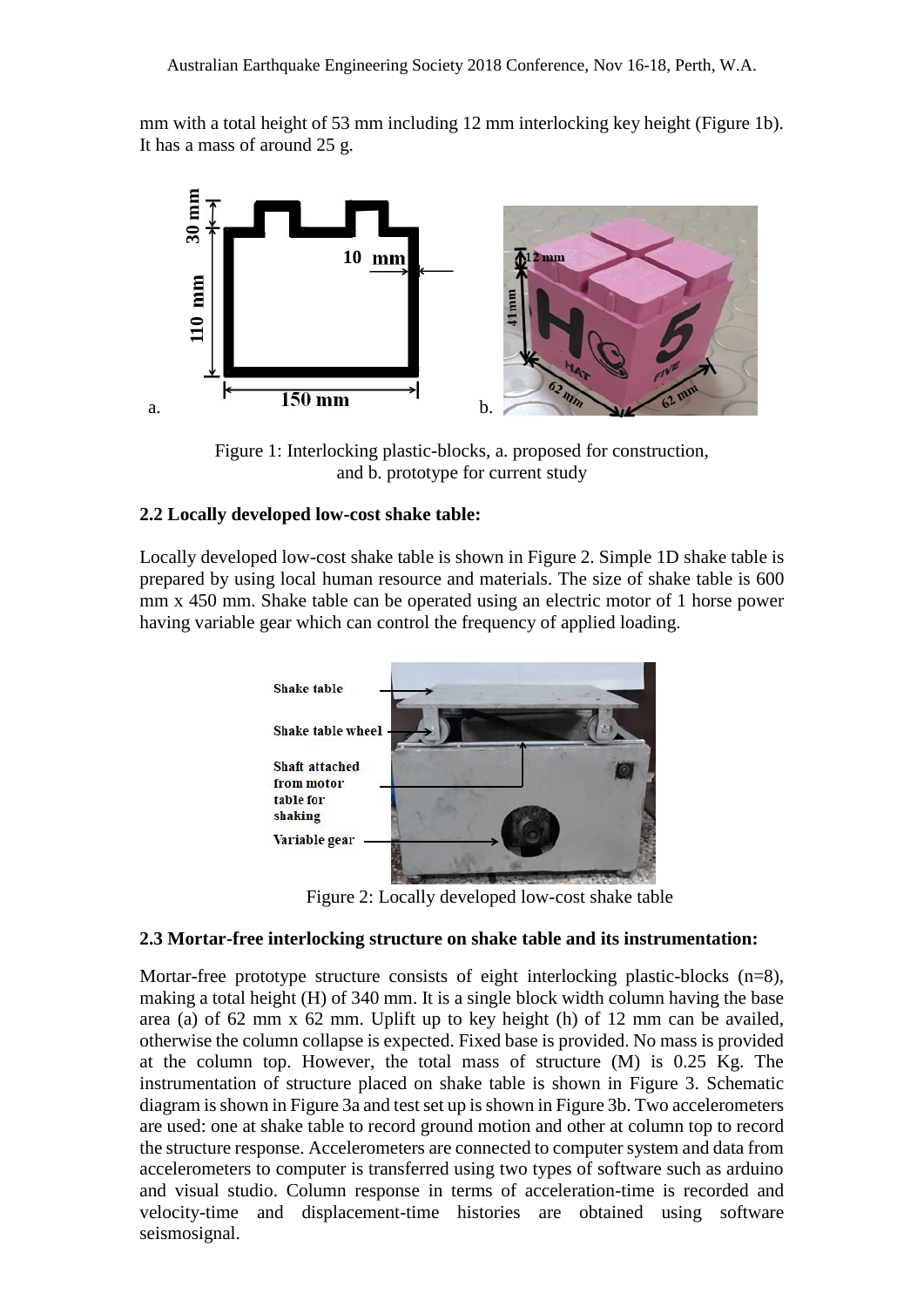

Figure 3: Instrumentation of interlocking structure on shake table, a. schematic diagram, and b. test set up

#### **2.4 Testing:**

Prototype interlocking plastic-block structure was tested on shake under harmonic loading with amplitude of around  $\pm 3$  cm and frequency of 2.83 Hz (i.e. time period 't' of 0.35 s or rotation of 170 rpm).



Figure 4: Response of interlocking structure for intermediate 5 seconds, a. acceleration – time history, b. velocity – time history and c. displacement – time history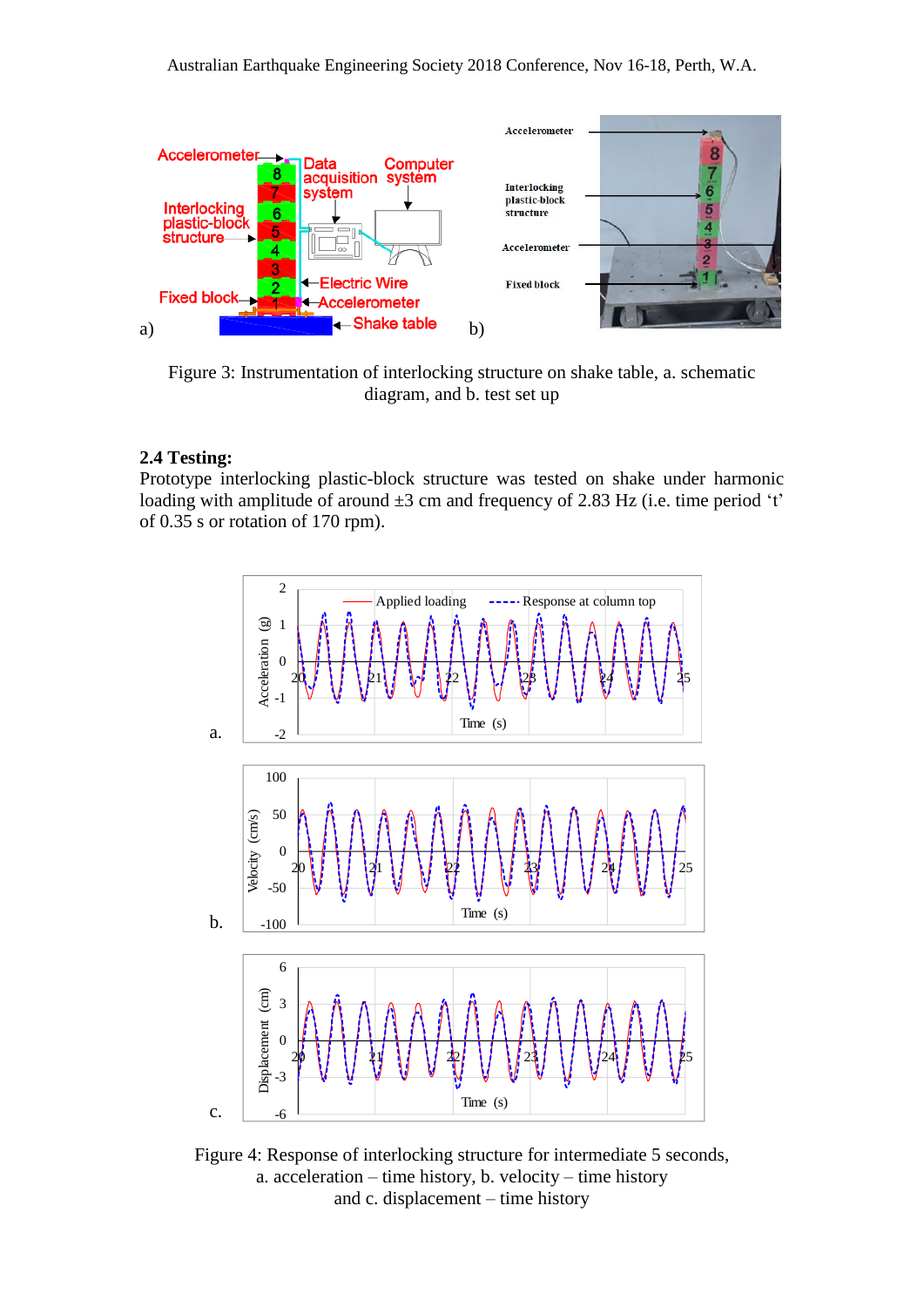#### **3. RESULTS:**

# **3.1 Acceleration – time, velocity – time, and displacement - time histories:**

The response of interlocking plastic-block structure i.e. acceleration – time history, velocity – time history and displacement – time history during the period from 20 s to 25 s are shown in Figure 4. The blue dash line shows response at top of structure while red full line shows applied loading. These histories are acceptable to large extent to study the dynamic response of column structure. As described earlier, acceleration-time history was recorded with the help of accelerometer and then it was being converted to velocity- time and displacement-time histories using software seismosignal.

Since the locally developed shake table is only able to apply precise harmonic loading (i.e. a little variation exists in amplitude of different cycles), the averaged acceleration, velocity and displacement of base motion (i.e.  $\ddot{u}_a, \dot{u}_a, \text{and } u_a$ , respectively) is taken as applied loading. These are 1 g, 55 cm/s and 3.2 cm, respectively. Similarly, the averaged acceleration, velocity and displacement at column top (i.e.  $\ddot{u}_t$ ,  $\ddot{u}_t$ , and  $u_t$ , respectively) is taken as column response. These are 1.3 g, 60 cm/s and 3.6 cm, respectively. It may be noted that the amplitude of each cycle is considered for taking the average of any particular parameter.

#### **3.2 Base shear – displacement curves and energy absorption:**

Total mass of structure (M) is assumed to be lumped at column top where its response acceleration-time (i.e  $\ddot{u}_t$ -t) history is recorded. Base shear is calculated as M.  $\ddot{u}_t$ ." Typical base shear – displacement curves for a single cycle are shown in Figure 5. This is calculated as per working of Ali et al. (2013). Table 1 shows the averaged energy absorption in one cycle as well as total energy absorbed. Area within the loop is taken as energy absorption. In seismic event, interlocking plastic-block structure can absorb more energy, because of the relative movement at block interfaces. Energy conservation generally applies to uplift and rocking behaviors, it is typically the rocking impacts that could lead to energy absorption, but rocking/uplift "works" because it reduces secant stiffness of structure and hence detune the effect of earthquakes. It may be noted that this is a pilot study in which shake table is prepared with local resources and local materials (claimed to be Pakistan's first ever shake table with local resources and local materials, capable of applying harmonic loading with fixed amplitude and variable frequencies). Experimentation is being done with observation that energy dissipation is because of relative movement or uplift of block which will be studied in future.



Figure 5: Typical force displacement curves, a. maximum loop area in positive direction, and b. maximum loop area in negative direction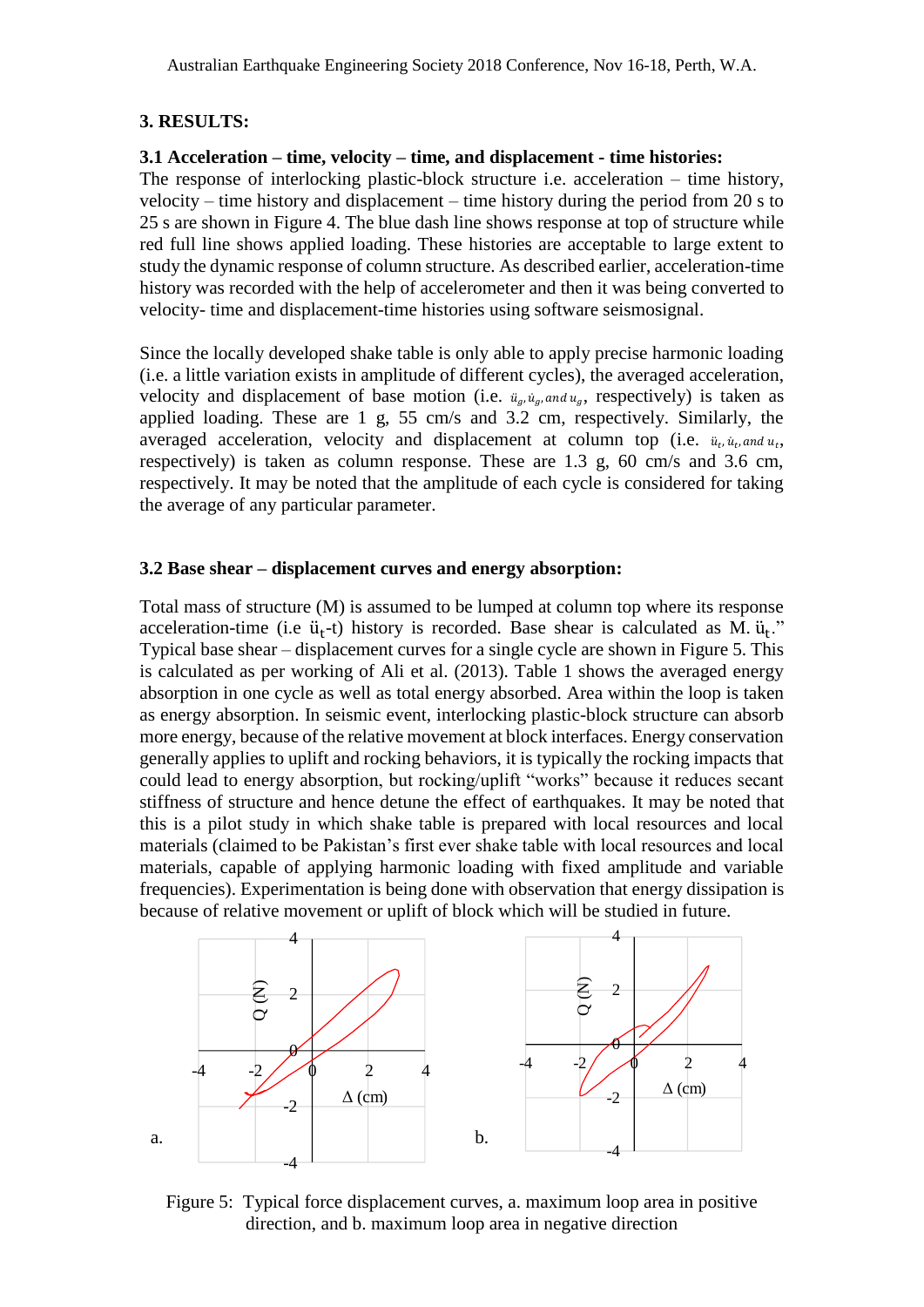| <b>Structure</b>    | Averaged energy absorbed<br>in one cycle (Nm) | <b>Total energy</b><br>absorbed (Nm) |
|---------------------|-----------------------------------------------|--------------------------------------|
| Eight-blocks column | 0.32                                          |                                      |

Table 1: Energy absorption during the harmonic loading

#### **3.3 Development of empirical equations:**

Empirical equations are being developed keeping in mind the geometry of interlocking blocks, column height, column response and input loading parameters. The purpose of such empirical modelling from obtained experimental results is to get an idea about how the structure response is related to structure parameters? This may lead to better understanding of such type of structures (simple walls and 3D house). Following empirical equations are developed for predicting the column response:

$$
\ddot{u}_t = \frac{a_{/h^2}}{n} K^{(1 + \frac{2n}{100})} \ddot{u}_g \dots \dots \dots \text{Eq (1)}
$$

$$
\dot{u}_t = \frac{a_{/h^2}}{n} K^{(1 + \frac{2n}{100})} \dot{u}_g \dots \dots \dots \text{Eq (2)}
$$

$$
u_t = \frac{a_{/h^2}}{n} K^{(1 + \frac{n}{100})} u_g \dots \dots \dots \text{ Eq (3)}
$$
  

$$
E = \frac{a_{/h^2}}{n} \frac{1.05 \, K \, H^2 M}{t^2} \frac{u_t}{u_g} \dots \dots \dots \text{ Eq (4)}
$$

Where  $\ddot{u}_a, \dot{u}_a$  and  $u_a$  are averaged ground acceleration, velocity and displacement, respectively. Their corresponding values are 1 g, 55 cm/s and 3.2 cm, respectively.  $\ddot{u}_t$ ,  $\dot{u}_t$ , and  $u_t$  are response acceleration, velocity and displacement, respectively. A, h, n, H, M, and t are block base area, key height, number of blocks, total column height, total mass of structure and input loading period, respectively. Their corresponding values are 62 mm x 62 mm, 12 mm, 8, 41 mm  $* 8 + 12$  mm = 340 mm, 0.20 Kg and 0.35 s, respectively. K is coefficient having dimensionless value of 0.45.

In Table 2, comparison of experimental and empirical values of column response is shown. It can be noted that experimental values are in good agreement with empirical values. The percentage difference is less than 5%.

| <b>Column response</b>   | <b>Experimental</b><br>values | <b>Empirical</b><br>values | Percentage<br>difference |
|--------------------------|-------------------------------|----------------------------|--------------------------|
| Acceleration $(g)$       | 1.3                           | 1.3                        | 0.3%                     |
| Velocity $\text{(cm/s)}$ | 60                            | 62.6                       | 4.4%                     |
| Displacement (cm)        | 3.6                           | 3.65                       | 1.3%                     |
| Energy absorbed (Nm)     | 0.32                          | 0.33                       | 1.4%                     |

Table 2: Comparison of experimental and empirical values of column response at top

#### **4. DISCUSSIONS:**

Locally developed low-cost shake table is not so much accurate with respect to applying harmonic loadings with different frequencies and fixed amplitude. However, it is able to produce precise harmonic loading to some extent so that the dynamic behavior of structure can be studied. This is so because the applied harmonic loading is taken as the